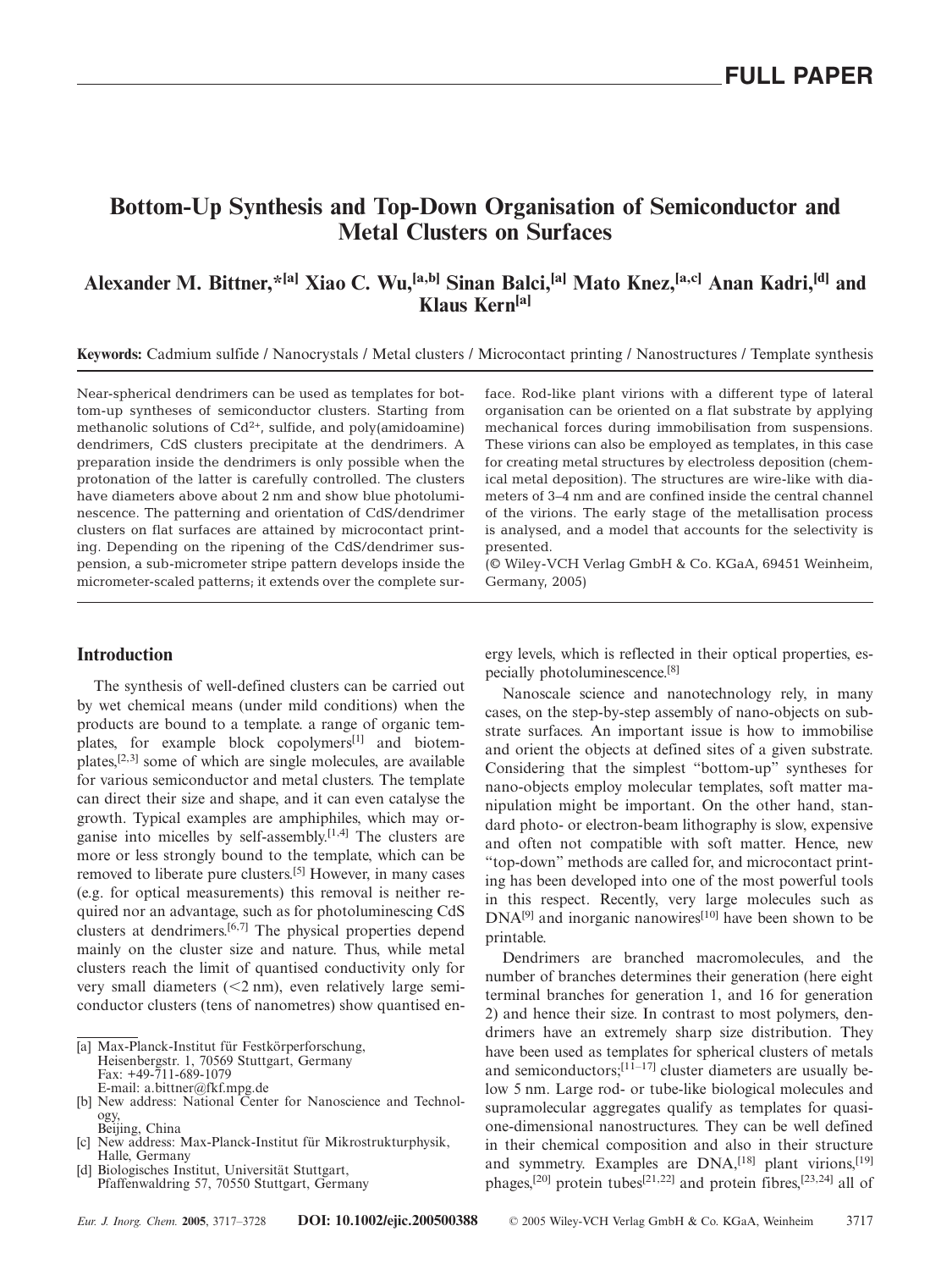which are increasingly used for nanoscale structuring as functional units or as templates.[18–29] Apart from binding organic molecules, the best-known templating function is binding (or synthesis) of metal clusters and wires, as presented here for the tobacco mosaic virus (TMV).

As mentioned above, possible applications of semiconductor and metal clusters require a transfer to a substrate surface on a selected area in a defined orientation. For templated clusters, it is sufficient to transfer and orient the template as this results automatically in transfer/orientation of the clusters. The transfer method can be by adsorption, although microcontact printing offers selective placement in predefined arrays. Moreover, in certain cases − here aged CdS/dendrimer composites − the printing process results in sub-patterns that develop inside the printed patterns, and hence structuring on two length scales can be achieved in a single step. For many applications, however, the orientation of nonspherical nano-objects, for example in a parallel fashion, is more important than their exact placement. For this, a range of relatively simple methods is available. For example, laterally (parallel to the substrate surface) applied forces that act on a droplet of suspended nano-objects are well known for stretching and orienting DNA;[9,29,30] here they were tested for the orientation of virions.

The theme of this paper is the combination of "topdown" methods for orientation and placement of nano-objects with their "bottom-up" synthesis. Section 1 introduces a new pH-controlled synthesis method for CdS clusters inside poly(amidoamine) (PAMAM) dendrimer templates. The diameter of the clusters is so small that the energy levels are shifted, hence UV-excited photoluminescence is observed in the blue range of the spectrum. CdS/dendrimer composites can be patterned by microcontact printing. This method can, for certain composites, result in "patterned patterns", i.e. in structures with linear substructures. Section 2 is dedicated to linear structures only; it introduces two very simple orientation methods for TMV, namely blow-drying of a droplet, and exerting capillary forces on a droplet by suction with a filter paper. Both methods have been widely applied, but have not been documented in detail for TMV. The virions can be advantageously employed as templates for 3–4-nm-wide metal wires that are confined in the central channel of the virion; the focus is here on the initial stages of the electroless metal deposition process, and on the surprisingly high selectivity for the inner channel of TMV.

# **Results and Discussions**

### **1. Synthesis and Organisation of Luminescent CdS Clusters in Micrometer and Sub-Micrometer Patterns**

The simple and effective one-pot synthesis of CdS clusters from  $Cd^{2+}$  and  $S^{2-}$  at dendrimers is well documented.[6,7,15–17] When amine-based dendrimers are employed, their protonation has a pronounced effect on the shape, number and location of the formed nanocrystals. Good examples are near-spherical, amine-terminated PAMAM [poly(amidoamine)] dendrimers of generations  $4 \text{ (G4NH)}$ ) and 8 (G8NH<sub>2</sub>), where the repeat unit is N–( $CH<sub>2</sub>CH<sub>2</sub>$ –CONH–  $CH<sub>2</sub>CH<sub>2</sub>$ )<sub>2</sub> and the terminal groups are primary amines  $(NH<sub>2</sub>)$ . The Cd<sup>2+</sup> ions appear to bind to the terminal amine groups, thus usually placing the clusters on the surface of the dendrimers rather than inside. However, Section 1.1 shows that a better control of morphology and size can be obtained by careful protonation of some of the amine groups, which has been discussed for poly(propylene imine) (PPI) dendrimers[31] but has not yet been applied for the synthesis of CdS. The use of hydroxy-terminated dendrimers (G4OH) is an interesting and viable alternative since  $Cd^{2+}$  binds only weakly to hydroxy groups.

The "bottom-up" synthesis at a template can be complemented by a "top-down" method to organise the dendrimer/CdS composites in a predefined pattern. Microcontact printing is especially attractive due to its speed, simple handling and variability.<sup>[7]</sup> Pure semiconductor clusters are difficult to print, so a two-step technique is usually employed: first, a thin layer or monolayer of an organic molecule is printed on a flat substrate to achieve a pattern with chemical contrast, for example hydrophilic/hydrophobic. The clusters are thereafter deposited on the structured susbstrate. A much simpler one-step process, in which the complete dendrimer/CdS composite is printed, could therefore be advantageous.[7] In this way, micrometer-sized areas can be selectively and densely covered with CdS clusters. However, the printing density depends on the age of the CdS/dendrimer suspension. Long ageing times (many days) are preferred due to an improvement of the optical quality. Section 1.2 presents and discusses a new organisation phenomenon that operates with composites aged for only two days: the formation of sub-micrometer line patterns inside the patterned areas.

# *1.1. Synthesis of CdS Clusters at and in Dendrimer Templates*

Balogh et al. have defined three different types of metal– dendrimer nanocomposites according to the position of the metal nanoparticles on the dendrimers,[32] namely metal nanoparticles residing inside the dendrimers (internal type), outside the dendrimers (external type) and a mixed type. The formation of the different types is determined by the binding mechanism of the metal ions (which are synthetic precursors for the clusters), by immobilisation reactions, and by metal–dendrimer interactions during the formation of the nanoparticles. The same principle is employed for semiconductor clusters. According to the actual size of the synthesised nanoparticles  $(D_N)$ , the diameter of the dendrimers  $(D_D)$  and the size of the nanoparticles calculated from the number of metal ions bound to each dendrimer  $(D_C)$ , the constitution of the nanocomposites can be deduced. Thus, when  $D_N$  is smaller than both  $D_D$  and  $D_C$ , several nanoparticles are found per dendrimer. This occurs for large dendrimers (high generation numbers).[33] Here dendrimers can be called "nanoreactors", as nanoparticles are protected by dendrimer "ligands". However, the size of the nanoparticles cannot be simply estimated from the loading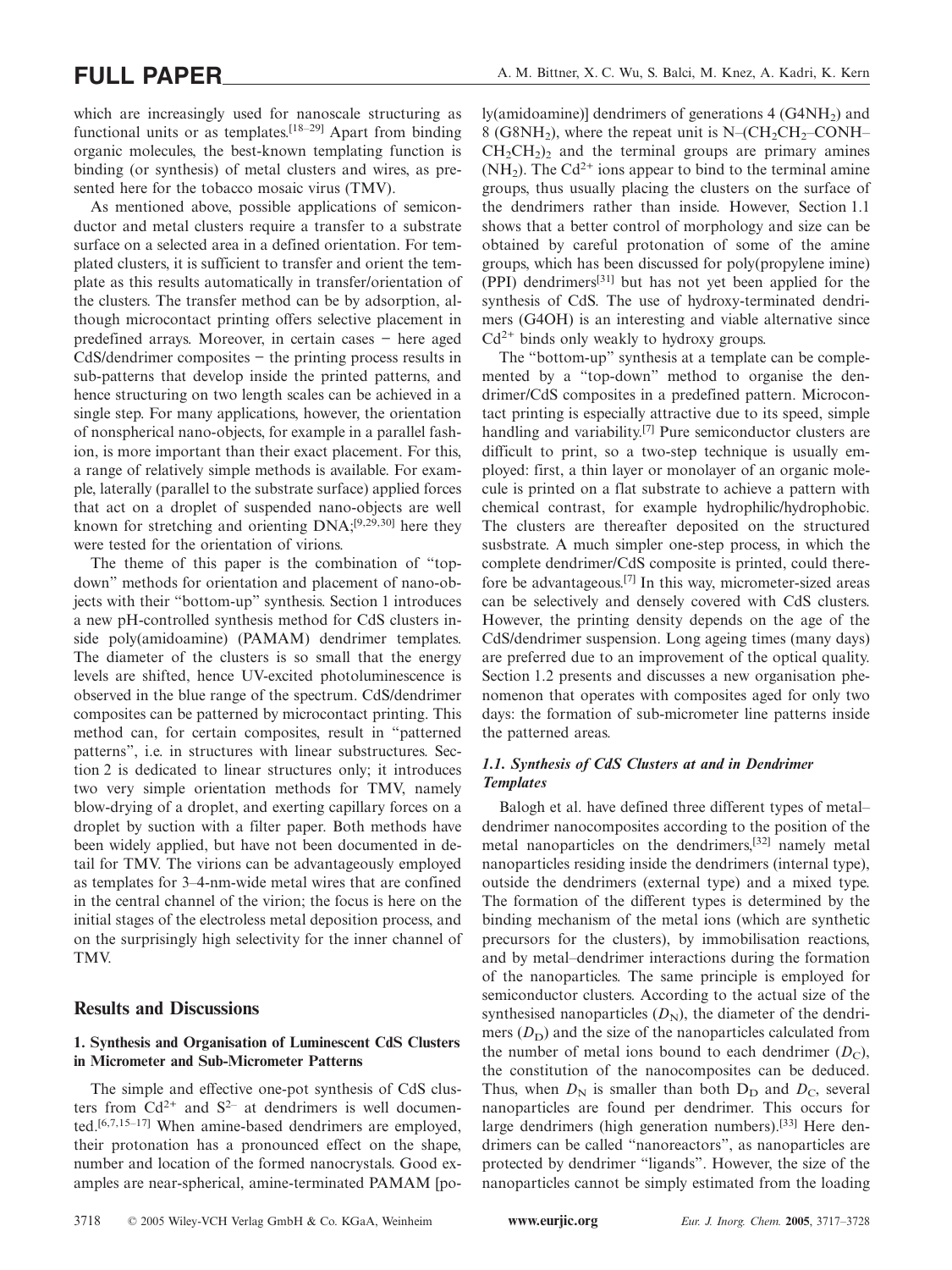factor of metal ions to the dendrimer. For example, stable colloidal solutions of  $CdS/G8NH<sub>2</sub>$  can be obtained only at  $NH<sub>2</sub>/Cd<sup>2+</sup>$  ratios lower than 2 (without control of pH). This indicates that the nucleation sites of the CdS nanoparticles are close to the terminal  $NH<sub>2</sub>$  groups. Therefore, CdS clusters are most probably found at the surface regions of the dendrimers, i.e., CdS nanoparticles are (weakly) bound to the terminal NH<sub>2</sub> groups. The diameter  $(D_N)$  of the CdS nanoparticles, calculated from the absorption band gap, [34] is about 2 nm,[6] which is smaller than the values of 9.7 and 3.4 nm calculated for  $D_D$  and  $D_C$ , respectively. Thus, the CdS/G8NH<sub>2</sub> nanocomposites reported by Wu et al.<sup>[6,7]</sup> belong to the external type, and consist of about two nanoparticles per dendrimer.

When  $D_N$  is similar to  $D_C$ , one nanoparticle should form per dendrimer. This is the case when the interactions between metal ions and internal functional groups of dendrimers are strong,<sup>[35,36]</sup> or when the loading of metal ions is confined inside the dendrimers.<sup>[15]</sup> In this case, the nucleation and also the growth of a nanoparticle is confined within a single dendrimer. The size of nanoparticles can be controlled by the loading factor of metal ions to dendrimers or by the variation of the dendrimer generation. While this is well known for metal/dendrimer composites, semiconductor/dendrimer composites require a more careful control of the protonation.<sup>[15]</sup> NH<sub>2</sub>-Terminated dendrimers undergo various stages of protonation/deprotonation processes at different pH values.[31,37] Therefore, if one can control the protonation of the dendrimers, i.e., only protonate the terminal  $NH<sub>2</sub>$  groups and keep the tertiary N groups deprotonated, the CdS clusters should be confined inside the dendrimers. After the synthesis, the  $NH_3^+$  groups can be deprotonated and further chemical modifications can be carried out. Another advantage is that aggregation effects should be reduced due to the repulsive interaction between protonated dendrimers.

### *1.1.1. pH-Dependent Behaviour of PAMAM Dendrimers*

In order to distinguish the protonation processes of tertiary and primary N, various amounts of acid were added to dendrimer (+  $Cd^{2+}$  +  $S^{2-}$ ) solutions, and conventional pH measurements were carried out. Such measurements are difficult in methanol, but the effects of protonation on the absorption spectra are easily detectable and can be used qualitatively to elucidate the chemical behaviour of the dendrimers. An advantage of the spectroscopic method employed here is that disadvantageous measurement conditions, such as high electrolyte concentration and water as solvent, which are required for accurate pH measurements, can be avoided.

Figure 1 shows the evolution of the absorption spectra of G4OH and G4NH<sub>2</sub> dendrimers in aqueous solution as a function of added amounts of aqueous HCl. G4OH is terminated by OH groups and can therefore not be protonated at its termini, at least in the range of pH values employed. With increasing  $H^+/NR_3$  ratio, the oscillator strength of the C–N bonds (both  $\sigma \rightarrow \sigma^*$  and  $n \rightarrow \sigma^*$  bonds) in G4OH obviously decreases at first. This can be seen clearly from the variations of absorbance of these two bands with the  $H^+/NR_3$  ratio (see parts a and b in Figure 1) and can be divided into two stages: the rapidly decreasing stage corresponds to the protonation of tertiary N in G4OH, while the flat stage indicates the completion of the protonation process.  $G4NH<sub>2</sub>$  (Figure 1, parts c and d) is slightly different to G4OH as it shows a three-stage behaviour. First, the absorption spectra show a small red-shift, and the variation in absorbance is small. After this stage, the changes are similar to those found with G4OH, therefore the first stage should correspond to the protonation of primary N. Note that the changes in the spectra caused by adding HCl can be recovered by adding NaOH. This verifies that the changes are caused by reversible protonation processes.



Figure 1. Evolution of absorption spectra of G4OH in aqueous solution,  $H^{\dagger}/(\text{NH}_2 + \text{NR}_3)$  ratios from top to bottom: 0, 0.39, 0.79, 1.18, 1.57, 2.36, 4.72 (a). Variations of absorbance at 225 and 284 nm vs.  $H^+/NR_3$  ratios; note that the absorption intensity at 284 nm is scaled by a factor of 30 (b). Evolution of absorption spectra of  $G4NH_2$  in aqueous solution,  $H^+/NR_3$  ratio from top to bottom: 0, 0.66, 0.83, 0.91, 0.99 (c). Variations of absorbance (squares) at 225 nm and of pH values (circles) vs.  $H^{\dagger}/(\text{NH}_{2} + \text{NR}_{3})$ ratio (d).

In order to check the correlation between the variations in absorption and in protonation, several aliquots from each sample were taken and used for additional pH measurements. They show a good correlation (Figure 1, d). The position of the pH curve at pH 8 corresponds well to the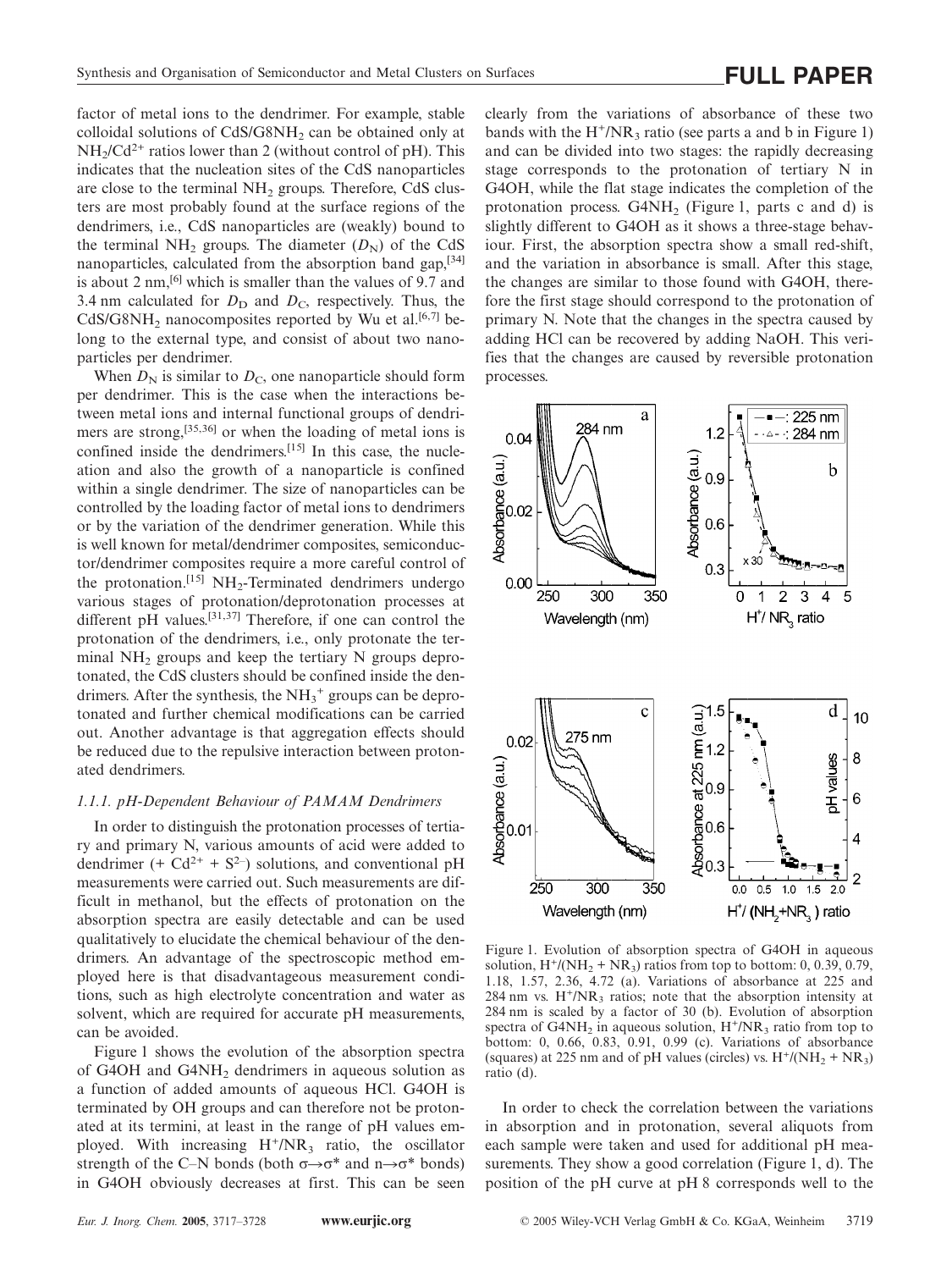turning point of the absorbance at 225 nm  $[H^+/(NH, +)]$  $NR_3$ ) ratio of 0.3], thus indicating the start of the protonation of the tertiary N. Therefore, the relatively flat part of the curve  $[H + / (NH<sub>2</sub> + NR<sub>3</sub>)$  ratio 0.3–0.6] can be used to synthesise CdS nanoparticles inside dendrimers: The tertiary amine groups remain deprotonated, thus binding of  $Cd^{2+}$ is favoured here.

A good comparison with these results is afforded by the protonation behaviour of poly(propylene imine) (PPI) dendrimers, which has been investigated both experimentally and theoretically.[31] At pH 6–8, PPI dendrimers show the desired protonation behaviour. Compared to PPI dendrimers, NH<sub>2</sub>-terminated PAMAM dendrimers possess additional amide groups. Since the protonation of amide groups can be neglected at the pH values discussed here, one can assume that PAMAM dendrimers behave similarly to PPI dendrimers.

These results can be extended to larger dendrimers, namely  $G8NH_2$ . Figure 2 (a) shows pH values for  $G8NH_2$  and G4NH<sub>2</sub> plotted against the ratio  $H^{\dagger}/(NH_2 + NR_3)$ . The pH values of  $G4NH<sub>2</sub>$  in 1  $M$  aqueous KCl solution serve as a reference. The pH values for  $G8NH<sub>2</sub>$  at a low electrolyte concentration with methanol as solvent are similar to those at a high electrolyte concentration with water as solvent. Above pH 5 they overlap well, indicating a similar protonation behaviour. However, methanolic solutions exhibit unstable pH readings and long response times during the experiment, which is well known for non-aqueous systems with low electrolyte concentrations. Figure 2 (b) presents the absorption spectra of CdS/G8NH<sub>2</sub> nanocomposites in methanol synthesised at different  $H^{\dagger}/(NH_2 + NR_3)$  ratios. It is known that about two CdS nanoparticles bind per dendrimer at pH 10, which is indicative of at least two final nucleation sites at the surface of the dendrimer. In contrast, at pH 6–7, the CdS particle size increases (compared to the case at pH 10). If  $Cd^{2+}$  ions are confined inside the dendrimer, one final nucleation site is preferred. In this case,

the CdS cluster size should increase, which was indeed observed. Hence, it is postulated that CdS is encapsulated inside the dendrimer when the synthesis is carried out at pH 6–8. After further decrease of the pH value, precipitates form; for these cases, only the absorption spectrum of the supernatant is shown.



Figure 2. (a) pH values for  $G8NH_2$  and  $G4NH_2$  at different solvent and electrolyte concentrations vs. ratio  $H^+/(NH_2 + NR_3)$ . Solid squares:  $G8NH_2$  in  $0.16 \text{ m}$  NaBr in methanol; open squares: G8NH<sub>2</sub> in 1  $\mu$  aqueous NaCl; triangles: G4NH<sub>2</sub> in 1  $\mu$  aqueous NaCl. Upper part (I): Possible morphology of CdS/G8NH<sub>2</sub> nanocomposites synthesised at pH 10. (b) Absorption spectra of CdS/  $G8NH<sub>2</sub>$  nanocomposites in methanol synthesised at selected  $H<sup>+</sup>/$  $(NH<sub>2</sub> + NR<sub>3</sub>)$  ratios; for 1.41 the supernatant was used. Upper part  $(II)$ : Possible morphology of CdS/G8NH<sub>2</sub> nanocomposites synthesised at pH 6–8.

# *1.1.2. Binding of Cd2+ to PAMAM Dendrimers*

In the following, syntheses at a pH of around 10 will be discussed for comparison. In these cases, CdS nucleates on



Figure 3. Effects of Cd<sup>2+</sup> ions on the UV/Vis absorption spectra in methanol: (a) G4OH, ratios Cd<sup>2+</sup>/NR<sub>3</sub> in direction of arrow (down): 0, 0.2, 0.4, 0.6, 1, 2; bottom spectrum: superposition of absorption spectra of pure G4OH and pure Cd(CH<sub>3</sub>COO)<sub>2</sub>. (b) G4NH<sub>2</sub>, ratios  $Cd^{2+}/(NH<sub>2</sub> + NR<sub>3</sub>)$  in direction of arrow (right): 0, 0.08, 0.16, 0.24, 0.32, 0.4, 0.48, 0.64, 0.8; bottom spectrum: superposition of absorption spectra of pure  $G4NH_2$  and pure  $Cd(CH_3COO)_2$ .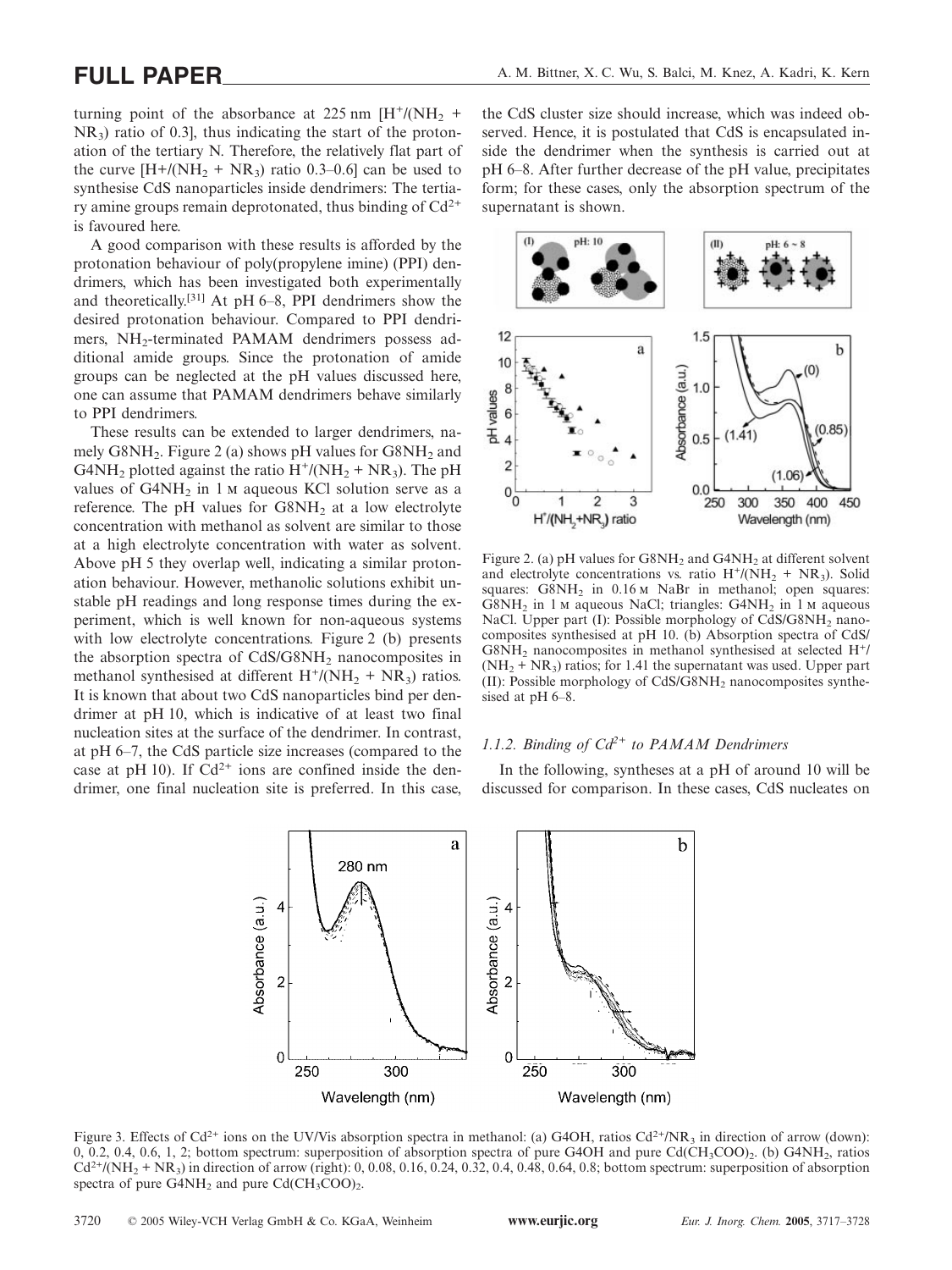the outer dendrimer surface. The interaction strength of Ncontaining groups with metal ions normally follows the order  $-NH_2 > -NR_3 > -CONHR$  (where R is an alkyl chain).[38,39] The example given in Figure 3 shows the effect of Cd2+ ions on the UV/Vis absorption spectra of G4OH and G4NH<sub>2</sub>. The absorption spectrum of pure dendrimers shows two bands that are related to C–N bonds. The strong one around 220 nm results from the  $\sigma \rightarrow \sigma^*$  transition of the C–N bonds, while the weak one around 270 nm corresponds to the  $n\rightarrow \sigma^*$  transition of the C–N bonds. In order to show the change of the latter, the strong absorption peak of the former is not shown here. The interaction between  $Cd^{2+}$  and N-containing groups can be described as a donor–acceptor interaction (lone pair–cation) and is relatively weak. For the Cd<sup>2+</sup>/G4OH system, the  $\sigma \rightarrow \sigma^*$  and  $n \rightarrow \sigma^*$ transitions of the C–N bonds show a small decrease in absorbance intensity and no shift of the band. The superposition of the absorption spectra of pure G4OH and pure  $Cd(CH_3COO)_2$  with a  $Cd^{2+}/NR_3$  molar ratio of 2:1 is also shown for comparison. It shows a negligible effect. For the Cd<sup>2+</sup>-G4NH<sub>2</sub> system, the  $\sigma \rightarrow \sigma^*$  and  $n \rightarrow \sigma^*$  transitions of the C–N bonds show a small red-shift, thereby indicating an increased interference by  $Cd^{2+}$  ions compared with the case of G4OH. The superposition of the absorption spectra of pure G4NH<sub>2</sub> and pure Cd(CH<sub>3</sub>COO)<sub>2</sub> with a Cd<sup>2+</sup>/(NH<sub>2</sub>  $+ NR<sub>3</sub>$ ) molar ratio of 0.8 shows a small decrease in absorption due to dilution. Since the difference between G4OH and  $G4NH<sub>2</sub>$  is that  $G4NH<sub>2</sub>$  has primary amine groups, the interaction of  $Cd^{2+}$  with  $NH_2$  groups must be stronger than its interaction with  $NR_3$  groups, which also follows the usual trend in complex chemistry. Obviously, such an interaction favours binding to the outermost chemical groups, hence external type composites are obtained.

# *1.2. Microcontact Printing of Dendrimers and CdS/Dendrimer Composites*

The "top-down" patterning of flat substrate surfaces with dendrimers is based on interactions like electrostatic forces or hydrogen binding: the larger the dendrimer, the slower its surface diffusion and hence the simpler its selective transfer by microcontact printing. In this case, patterns do not change during and after printing, which is possible for short- and medium-chain thiols on gold.<sup>[40,41]</sup> First, a dendrimer solution is contacted with the patterned polymer stamp. In most cases the stamp has to be hydrophilic, which for the standard silicone material [poly(dimethylsiloxane)] (PDMS) is achieved with an  $O<sub>2</sub>$  plasma treatment. After drying, the stamp is contacted with the (hydrophilic) substrate. One can apply this process also to dendrimer/nanocluster composites because their transfer properties are imposed by the dendrimers, not by the clusters. In other words, the dendrimer functions as an adhesion promoter for "direct" printing. Thus, the usual two-step process, where a chemically functional (or hydrophobic/hydrophilic) pattern has first to be created before adsorbing the clusters or composites, can be avoided.[42] The transferred composite with CdS retains its luminescence properties, and patterning of various micrometre shapes has been demonstrated.[7] As shown in the following, careful variation of the synthesis and printing parameters allows for a better control and even for new organisation phenomena on the substrate surface.

### *1.2.1. Adsorption of PAMAM Dendrimers*

A prerequisite for surface structuring with molecules (or by composites) is adsorption or immobilisation of the molecules. PAMAM dendrimers terminated by NH<sub>2</sub>, COOH and OH groups can adsorb on oxides or OH-terminated surfaces via hydrogen bonds.<sup>[6,43]</sup> Part a of Figure 4 shows an example of the adsorption of G4OH,  $G4NH_2$  and G8NH<sub>2</sub> dendrimers from solution onto oxidised Si wafers. The adsorption process is very fast and reaches nominal monolayer thickness (see below) for all three dendrimers within several minutes. Further immersion changes the ellipsometric thickness only slightly. Hence, a nominal monolayer is formed. The heights of the G4 and G8 monolayers



Figure 4. (a) Ellipsometric thickness of G4OH, G4NH<sub>2</sub> and G8NH<sub>2</sub> on oxidised silicon wafer surfaces measured in air after immersion, rinsing with ethanol and drying with argon. (b) Topographic intermittent contact AFM image of G4NH<sub>2</sub> monolayer on an oxidised silicon wafer; bottom part: height profile.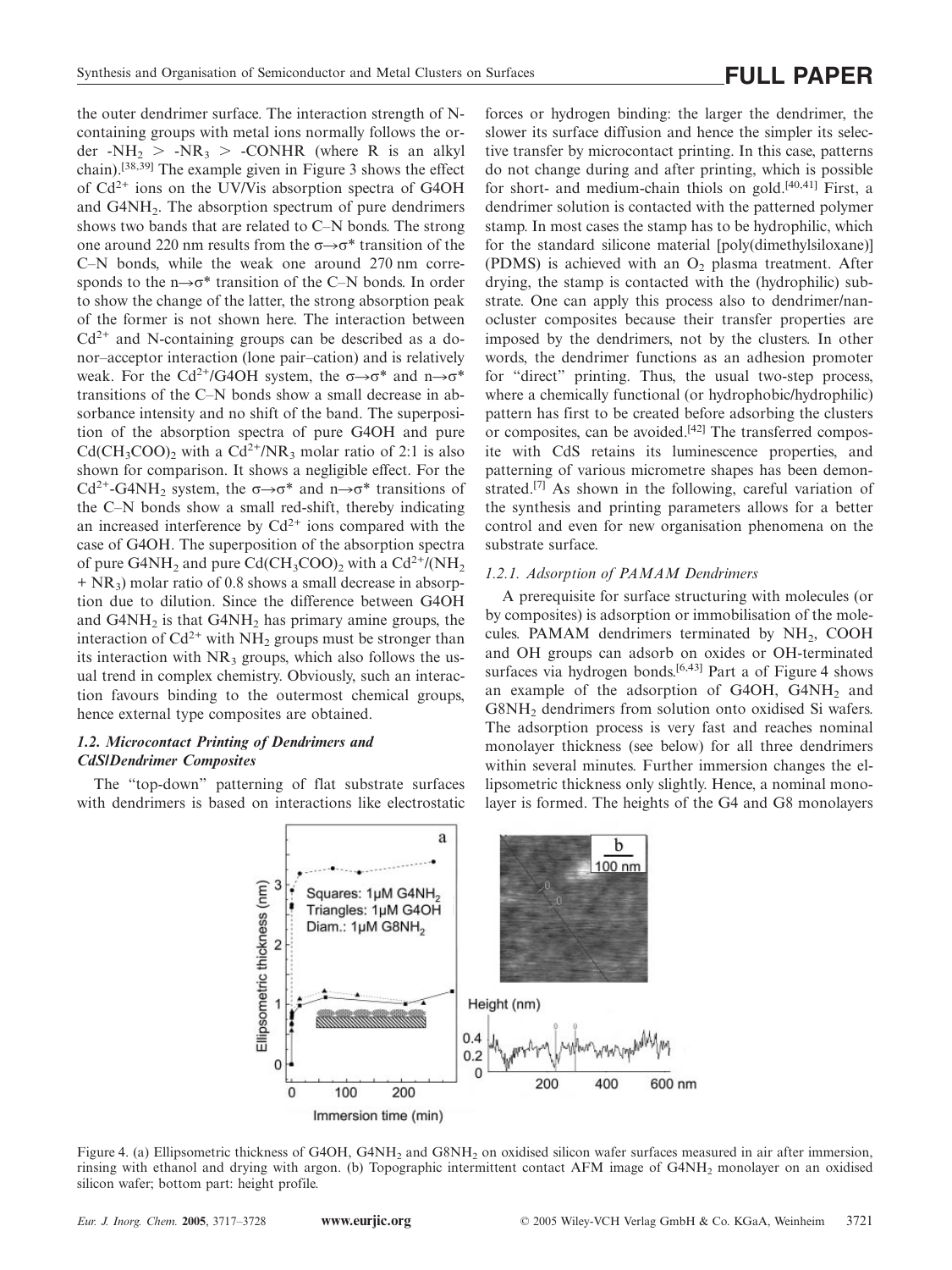are around 1.2 and 3.3 nm, respectively, which means large deviations from their ideal spherical diameters of 4.5 and 9.7 nm.[44] The monolayer thicknesses are, however, close to the height of single G4 and G8 dendrimers on hydrophilic surfaces.<sup>[45]</sup> This indicates that a strong interaction with the hydrophilic surfaces deforms the dendrimers and they show an oblate morphology on these surfaces. A topographic AFM image of a G4NH2 monolayer on a wafer is shown in Figure 4 (b). The white dot in the upper part is a defect, probably due to local multiplayer adsorption. Lateral structures were not observed. The image shows hillocks whose height cannot be determined exactly. The hillocks are ascribed to the  $G4NH<sub>2</sub>$  monolayer, which is quite flat, as can be seen from the height profile  $(<1$  nm variation). Although the tip geometry plays a role in smoothing out the image, holes in the layer more than 5 nm in diameter should be easily visible. One can deduce that the coverage is smooth and dense. Due to this adsorption behaviour, dendrimers can be printed well on hydrophilic surfaces.<sup>[46]</sup>

### *1.2.2. Stripe Patterns of CdS/Dendrimer Composites*

In the course of the microcontact printing experiments, an interesting new phenomenon of a "bottom-up" organisation inside "top-down" patterned areas was discovered. For this, only composites that have been aged for a short time (two days at ambient temperature in the synthesis solution) qualify, i.e. particles with a monodisperse size distribution (Figure 5, a).<sup>[6]</sup> For longer ageing times, Ostwald ripening occurs (for this reason the term "ageing" is preferred over "long term synthesis"). This not only increases the size of the CdS nanoparticles but it also changes the morphology of the whole nanocomposites, which is advantageous for the printing.<sup>[6]</sup> After two days, the average height (measured by AFM) of the nanocomposites is around 9 nm, and they have a regular shape. In contrast, after 22 days the height of the particles varies from 10 nm



Figure 5. Topographic AFM images of CdS/G8NH<sub>2</sub> nanocomposites adsorbed on an oxidised silicon wafer after two days ageing (a) and after 22-days ageing (b). Upper parts: possible morphology for each case.

to 60 nm, and the distributions of both shape and size broaden considerably (Figure 5, b).

These relatively large composite aggregates can be organised into predefined micropatterns. First, a PDMS polymer stamp is produced by curing a liquid silicone prepolymer on a patterned silicon master. The patterned stamp is peeled off and treated with an oxygen plasma to create a hydrophilic stamp surface. This surface, in analogy to oxidised silicon wafers (Figure 5), is ideally suited for binding CdS/dendrimer composites aged for 22 d, simply by contacting the solution with the stamp and drying it. Conformal contact with a flat hydrophilic substrate transfers the composites exactly in the predefined pattern.

When the ageing time is reduced to only two days, the distribution of the composites on the substrate does not simply follow the pattern, rather a stripe structure several hundreds of nanometres wide develops inside the pattern, as can be seen in Figure 6. Note that the experiment was carried out in the same way, only the ageing time was shortened. The stripe structure appears to extend over the complete substrate. Hence a sub-micrometer "bottom-up" stripe patterning is obtained by using "top-down" micropatterning  $($ >5  $\mu$ m width). Height modulations on the stamp surface are not decisive: the same phenomenon occurs with unpatterned (flat) stamps (Figure 7), which are formed on flat, unpatterned silicon wafers. Such flat stamps usually transfer the adsorbed substance uniformly on the substrate.



Figure 6. Topographic AFM images of CdS/G8NH<sub>2</sub> nanocomposites printed on an oxidised silicon wafer after two days ageing. A sub-micrometre stripe pattern develops inside the imposed crossshaped pattern during the printing process.

While the structure formation is simple and straightforward, its physical interpretation is still unclear. An interesting question is whether the pattern is already present on the stamps. The inking process is the only chance for a mechanism based on fluid properties, such as dewetting. However, dewetting is excluded since it either results in structures confined to the borders of the printed pattern[47] or it yields foam-like structures in mobile molecular monolayers.[48] For some molecular systems, quite regular, but much larger, pattern widths (tens of micrometers) are found;[49,50] they depend on the orientation of the molecules on the surface, which should not play a role at the low coverages in the system under consideration. Indeed, the stripes presented here do not have uniform widths, but they extend over the complete micropatterned area. Similar, but better ordered,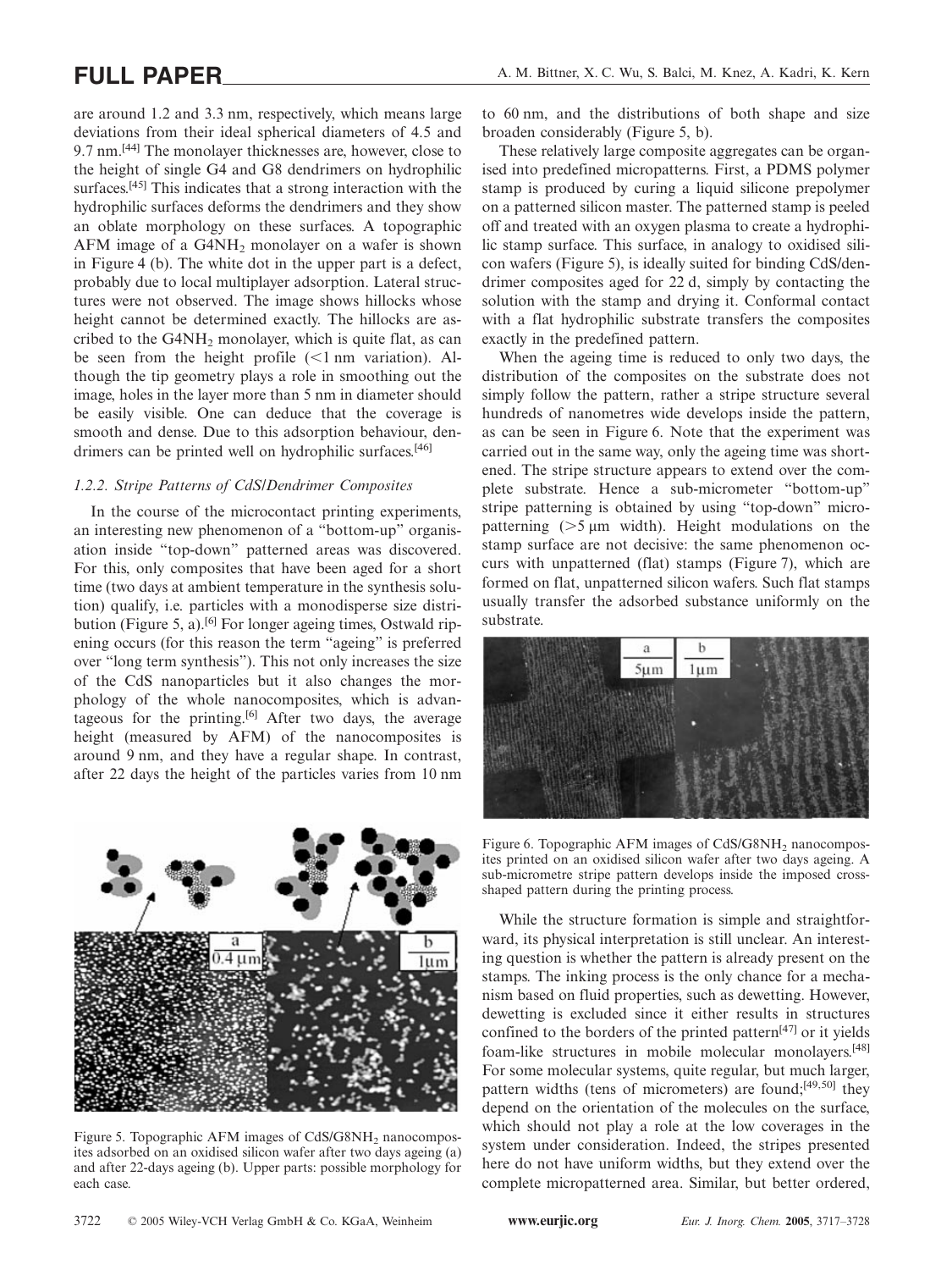

Figure 7. Topographic intermittent contact AFM image of CdS/ G8NH2 nanocomposites (aged for two days) printed on an oxidised silicon wafer with a flat stamp.

structures (linear arrays with sub-micrometer widths and a regular spacing) can be formed by dynamic monolayer film instabilities.[51] On the other hand, the composite does not form a complete monolayer, and the large CdS/dendrimer structures are not in all respects comparable with small molecules.

Another interesting point is the huge difference in behaviour between aged and fresh composites. This difference is unlikely to be chemical since both have chemical properties that are similar to pure dendrimers (see above). A clear difference is the (average) mass of the particles, which is relatively low for the fresh composites. However, possible massbased mechanisms are hard to identify. For example, the stripe formation might suggest buckling, as observed upon heating, oxidation and cooling of PDMS,[52] or a standing wave, although a single acoustic resonance with a micrometre wavelength is unlikely.

## **2. Orientation of Plant Virions on Surfaces and the Synthesis of Metal Wires in Virions**

When one-dimensional nanostructures or linear alignments of clusters are required, several supramolecular biotemplates can be advantageously employed for elegant syntheses (see Introduction). A good template for inorganic nanostructures is the tobacco mosaic virus (TMV). TMV is a tube-like assembly made up from around 2130 identical coat proteins helically organised around a helical singlestrand RNA. Its length is about 300 nm and the outer diameter is 18 nm**.** [53] TMV has an inner channel with a diameter of 4 nm that is clad by the coat proteins. The interior of the channel is thus shielded from the environment; uranyl and most other cations cannot penetrate through the coat, and they have to diffuse in from either end.[26] TMVs are physically and chemically unusually stable − they can be suspended in several polar solvents (e.g. acetone and ethanol) without substantial changes of their structural integrity − and they tend to organise linearly in a head-to-tail fashion; in this way, the channel can be elongated to multiples of 300 nm.[28] Nanostructures can be created on the outer surface or in the interior channel.<sup>[28]</sup> The first case is analogous to nanostructures on other biomolecules such as DNA, whereas the second case is confinement templating, which has been documented for relatively few cases, for example peptide tubuli,<sup>[21]</sup> carbon nanotubes<sup>[54]</sup> and mesoporous silica.[55]

The nature of the coat proteins and the charges (TMV is negatively charged above its pI of 3.5) imply hydrophilicity and hydrogen-bonding capability, hence surfaces such as mica and oxidised silicon wafers are suitable for immobilisation. Due to the adsorption, TMV suffers some compression normal to the substrate surface.<sup>[28,56]</sup> Note that the adsorption on TEM grids is facile, too, since the standard carbon-coated polymer substrates are at least partially hydrophilic, much different from hydrophobic surfaces such as pure graphite or several polymers. Starting from this point, Section 2.1 investigates how to impose directional order, similar to the CdS/dendrimer stripes presented in Section 1.2.2, to adsorbed or adsorbing virions. Section 2.2 focuses on synthesising clusters and wires on and in a single TMV, so that the clusters are aligned by the linear biotemplate. This is obviously impossible with syntheses in near-spherical templates such as the dendrimers of Section 1.1.

## *2.1. Organising Tobacco Mosaic Virions in a Parallel Fashion by Lateral Forces*

When oriented, but not necessarily patterned, assemblies of biomolecules are required, the simple application of directional mechanical forces during adsorption can be helpful. This method is well known for  $DNA$ ,<sup>[9,29]</sup> but less so for much shorter (sub-micrometre) supramolecular units such as TMV. While TMV can organise in liquid-crystalline form at high concentrations, separate single virions form a statistically oriented assembly during adsorption to a substrate. Here it is demonstrated that single TMVs can be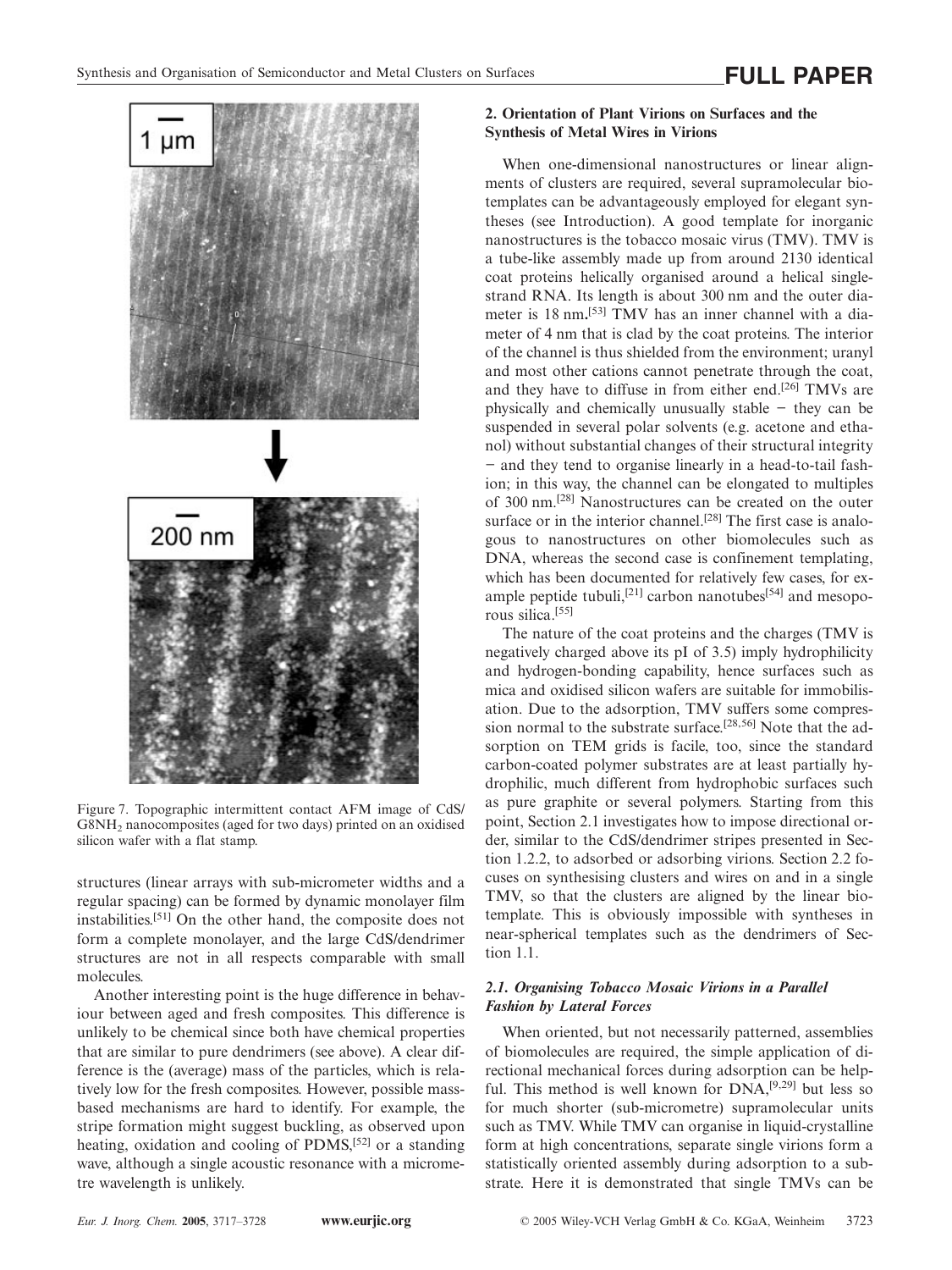aligned by applying shear forces during adsorption on a flat substrate surface.

The first approach relies on forces exerted by a directional gas stream (during drying of a droplet) or by a directional flow of solvent (during suction drying of a droplet) (Figure 8). An  $Mg^{2+}$ -treated mica surface was covered with a droplet of TMV suspension (0.1 mg/ml), and a stream of argon was directed at it to remove the supernatant. Figure 9 (a) shows the mica surface with aligned adsorbed single virions. Note that the alignment is not perfect (the relative angle between the viral axes is not zero); on the other hand, nearly all virions on a given substrate were found to be oriented. Many virions aggregate linearly, i.e. they organise into objects about 18 nm wide (due to tip convolution effects not detectable by AFM) and hundreds of nanometres long. The pressure of the gas stream has to exceed a certain value ( $\approx$  7 bar); alignment with lower argon pressure was never observed. In a related experiment, a droplet of TMV suspension was placed on a hydrophobic flat PDMS surface and exposed to the argon stream. The aligned virions on the PDMS surface were transferred to an oxidised silicon wafer surface by microcontact printing (Figure 8, b) and visualised by AFM. The results were nearly identical to those shown in Figure 9 (a).



Figure 8. Orientation of nano-objects during their immobilisation by shear forces: (a) drying a droplet with a strong gas stream; (b) transfer of the oriented, adsorbed objects from PDMS to an oxidised wafer by microcontact printing with a flat PDMS stamp (top, arrows); (c) drying a droplet by suction with a filter paper.

An interpretation of this (top-down) process can be based on the initial attachment of only one end of the virion, since this is statistically much more likely than imme-



Figure 9. (a) AFM image (error signal) of TMV aligned by drying a droplet with an argon stream during adsorption on  $Mg^{2+}$ -treated mica. (b) Transmission electron micrograph (200 kV) of TMVs aligned by lateral forces (suction with filter paper) during adsorption on the carbon-coated polymer surface of a microscopy grid. No uranyl or other stain was applied. (c) as (b), but with higher TMV concentration and with silver shadowing to enhance the contrast (60 kV).

diate contact of the complete virion. The virion is then free to rotate around the pivotal point for some time before it comes into contact with the substrate over its complete length. At this stage, lateral forces can act to orient the TMVs before they come into complete contact (Figure 8). The orientation is thereafter fixed, since the mobility of adsorbed TMV, especially on hydrophilic substrates, is very low. The alignment should, in both cases, be due to shear forces in the droplet, and it occurs during the diffusion to the surface. It is very unlikely that TMV, which adsorbs strongly on mica or silicon wafers, shows surface diffusion, which was never observed in any AFM experiment on mica or wafers or even graphite. A test verified that once a virion is adsorbed, it cannot reorient: placing a droplet of pure water on a surface coated with randomly adsorbed TMV, and thereafter subjecting it to an argon stream, did not produce aligned virions.

Coverage and orientation are not arbitrary, but in line with expectations: a droplet (max. 0.1 mL) with  $0.1$  mgmL<sup> $-1$ </sup> TMV provides sufficient material to deposit about eight monolayers of densely packed TMVs on the employed 1 cm<sup>2</sup> samples. However, coverages of only a tiny fraction of a monolayer were found. The typical diffusion time in the droplet to the surface is in the range of 1 h (for a droplet spread to 1 cm<sup>2</sup>), while the droplet contact time was only 1 min, which should result in submonolayer coverage, as observed. In addition, in some cases (e.g. for graphite substrates or for the case of the hydrophobic stamp) a kinetic barrier due to colloid chemical effects can be present.[56] After the droplet contact time, the orienting force was applied; one can assume that the majority of the adsorbed virions are at this time contacting the surface with only one end. The gas stream exerts a force in the nanonew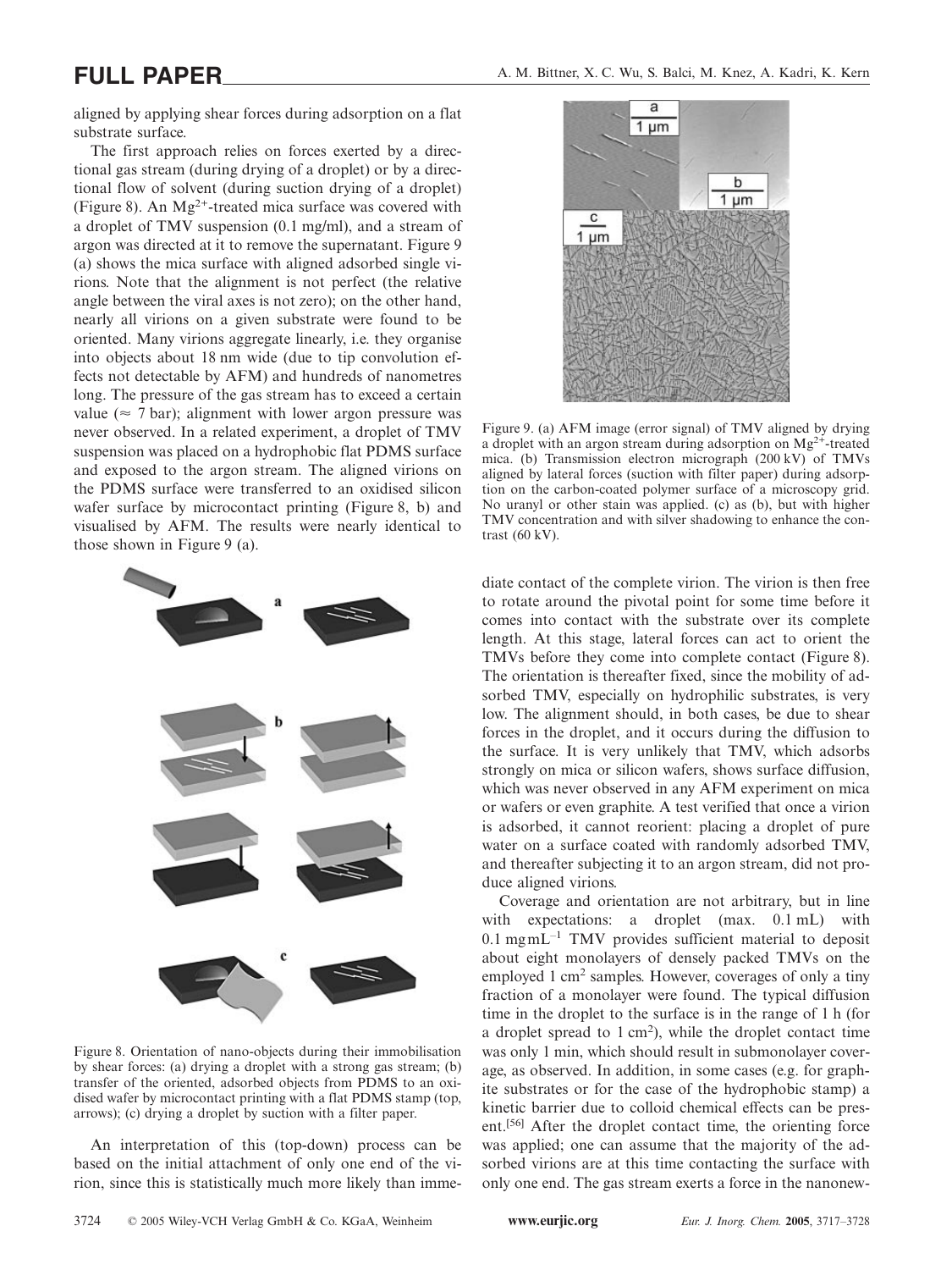ton range: 7 bar acting on a 300 nm long and 18 nm wide area. This macroscopic force estimate is in line with forces required for (microscopic) AFM manipulation of TMV.<sup>[57]</sup>

Another promising possibility to align TMVs on a surface is to make use of laterally applied capillary forces, as is also possible for  $DNA^{[9]}$  and carbon nanotubes.<sup>[58]</sup> A TMV suspension  $(20 \mu L, 10 \text{ mgm}L^{-1})$  was placed on a transmission electron microscope grid for 1 min, after which the droplet was removed by touching a filter paper to one side of the grid. The shrinking droplet caused a directional flow from the grid to the paper. Again, virions aligned in the direction of the flow, as shown in Figure 9 (see parts b and c). The difference between the figures is based on the much higher concentration of the suspension used for Figure 9 (c). Again, the objects more than 300 nm long are linearly aggregated TMVs. This alignment method, however, is only applicable for surfaces that show relatively weak interaction forces with the virions, such as carbon-coated TEM grids.[56]

In summary, the alignment of TMVs on surfaces can be obtained in several very simple ways based on lateral forces that act on a droplet of TMV suspension, which is, in turn, in contact with a substrate surface.

### *2.2. Clusters in Virions: Electroless Deposition*

Metal clusters can be produced "bottom-up" with electroless deposition on, and also inside, TMV. The advantage of deposition inside the TMV channel is the inherent alignment of the clusters parallel to the viral axis. Here, only the initial and intermediate stages of the process are investigated. The first step is a sensitisation of the suspended virions with sub-2 nm Pd or Pt clusters (sources are Pd and Pt salts in aqueous solution). The clusters are, in fact, so small that identification of single clusters by (conventional) TEM is not possible; rather, the virions appear grey due to the presence of the clusters.[28] After removal of surplus metal ions, the suspension was mixed with a bath that contains the metal ion to be deposited (e.g.  $Ni<sup>II</sup>$ ) and a reductant (e.g. hypophosphite or dimethylamine borane, DMAB). The electron transfer from the reductant to the ion is catalysed by the Pd (or Pt) clusters, hence the deposition is limited to the location of the clusters. The deposition is autocatalytic, hence metal is continuously deposited on growing metal clusters. A side reaction is the evolution of hydrogen. The reaction is stopped by adding inhibitors or by drying the suspension, for example for analysis on a TEM grid. An important question is how the growing clusters develop into wires, and this question is obviously linked to the initial phase of the electroless deposition process.

When the original virus suspension contains phosphate, the reaction is limited to the outer viral surface, and relatively large  $(>= 30 \text{ nm}$  diameter; not shown) coalescing clusters are found. Small clusters (<5 nm diameter) can be obtained by adsorption of noble metal salts, followed by reduction or by "mild" electroless deposition with hypophosphite.[19,26] Whenever the central viral channel can be found (e.g. in a cluster-free region), it is empty, proving the high selectivity of the reaction. The presence of phosphate is thought to result in insoluble deposits of metal phosphates (Co or Ni); these deposits, together with the noble metal clusters, act as very effective nucleation centres for the deposition.

In the absence of phosphate, the selectivity for channel metallisation is high, resulting in the deposition of wires. The selectivity for the channel is not easily explained. Electrostatic and complex chemistry arguments may favour the channel-cladding functional groups;[19,26,28] however, the observation of relatively large  $(>5 \text{ nm})$  clusters detached from the virions could mean that clusters initially form on the viral coat, but are unable to attach as strongly as in the presence of insoluble metal phosphates (see above). The byproduct hydrogen may additionally exert mechanical forces, resulting in this detachment. The production of 3–4-nmwide wires solely by wet chemical means cannot be achieved by any other process; however, chemical vapour deposition inside carbon nanotubes $[54]$  appears to be an alternative to using TMV, while complete arrays of similar wires can be formed in mesoporous silica.<sup>[55]</sup> Figure 10 refers to an experiment where TMV was sensitised with Pd and metallised with Ni (in a DMAB-containing bath, see Experimental Section), but the process was interrupted before the time required for wires longer than 200 nm.[28] The lower part of Figure 10 shows the same image with different contrast, and with the positions of the wires marked as black lines. A number of wires already have remarkable lengths  $($ >100 nm). Note that once again the TMVs in Figure 10 are linearly aligned, but that each orifice of the channels is still accessible (white arrows) and thus allows for electrolyte supply inside the TMVs. Hence, all distinct regions (here four) between the orifices appear to be metallised independently from their neighbours, resulting here in four wires.



Figure 10. Transmission electron micrograph (200 kV) of Ni wires (4 nm diameter) inside the TMV channel after electroless deposition in the absence of phosphate. Each gap between two virions is marked by white arrows and the wires by black arrows. The lower image is contrast-enhanced. The wires form upon nucleation and growth of Ni at sub-2 nm Pd clusters.

The mechanism is based on Pd or Pt nuclei that are rapidly covered by the metal (here Ni) that deposits from the electroless bath. Autocatalytic growth can result in depletion of reactive species and thus in size limitation.[59] However, the interior viral channel imposes a natural limit. Another limit is the solution concentration inside the channel: whenever two clusters have formed, a certain amount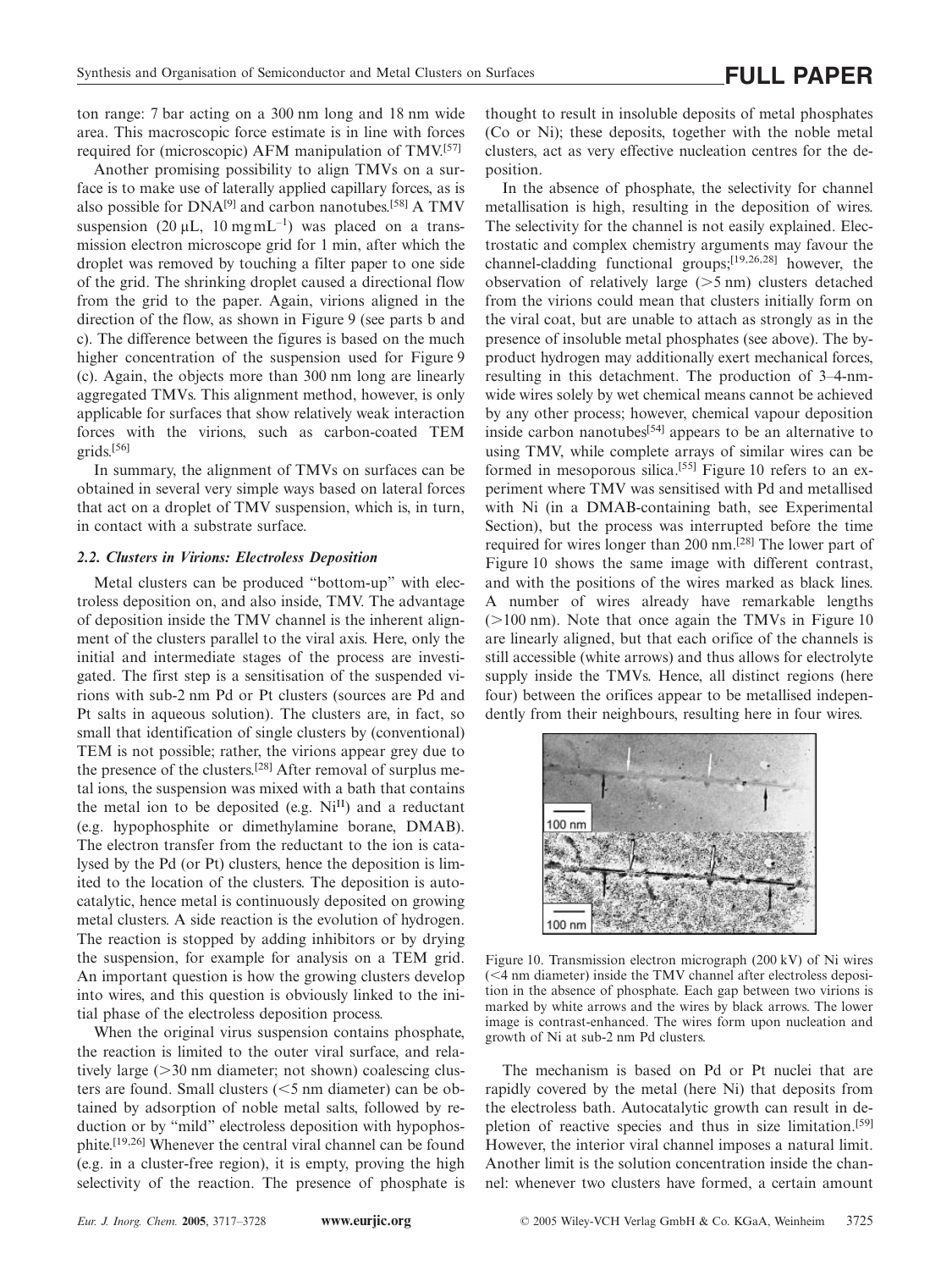of metal ions is trapped between them. This amount has a maximum of 400 atoms (0.18  $\text{M}$  Ni<sup>II</sup>, 300 nm length, 4 nm diameter), yielding a spherical cluster of less than 3 nm diameter. Hence, more than two clusters inside a single virion can only grow when the first cluster forms deep inside the channel, and the later ones step by step closer to the viral orifice, in line with observations.[19,26] The same argument explains why more than two wires are never found inside a single virion. Wires form when the reductant is DMAB, which is thermodynamically and kinetically superior to hypophosphite (which is used for cluster synthesis). This implies that of the large number of Pd or Pt nuclei, only a very few are highly active. These few clusters start a rapid process of filling the viral channel with the deposit (Figure 11).



Figure 11. Mechanism of electroless cluster and wire deposition inside a channel: (a) tube-like template (e.g. TMV); (b) sensitisation: formation of very small noble metal clusters on the exterior surface and on the interior walls; (c) initial deposition: only a few very active clusters grow fast, the clusters on the exterior surface detach; (d) the clusters inside the channel can grow to, at maximum, two wires per channel when metal ions are supplied from the orifices of the channel.

### **Conclusions**

A simple, wet chemical precipitation process can be used for the "bottom-up" synthesis of semiconductor nanoclusters when dendrimer templates are present. To this end, a synthesis method that produces CdS clusters at the outer surface of poly(amidoamine) dendrimers was modified to yield clusters inside the dendrimers. Control of the pH during synthesis allows for selective protonation of some of the amine groups in the dendrimer; relevant  $Cd^{2+}$  binding processes have been identified. The charge of the template is a decisive factor in a successful synthesis and should be considered also in other cluster syntheses. Elegant "topdown" organisation/patterning of the CdS/dendrimer composites on surfaces can be attained with microcontact printing. In addition to simple patterns, sub-micrometre wide stripes, made up from adsorbed composites, develop during printing inside micrometre-sized patterns. Thus, microcontact printing can result in a surprising way (synchronously) in not only "top-down" but also "bottom-up" structuring.

Metal wires 3–4 nm in diameter can be obtained by electroless deposition from solutions containing metal ions and reductants. They grow in the central channels of plant virions; the earlier stages of this process have been analysed, and a mechanism for the selective deposition in the channels presented. Clearly, the method is capable of producing other high aspect structures in narrow tubes. Removal of the coat proteins should be possible by oxidative or enzymatic treatment.[21] Organisation of the virions on flat substrates can be achieved during adsorption by application of external forces to a suspension droplet, resulting in parallel alignment. This method is well known from adsorption studies of other linear biomolecules, but works well even for the relatively short virion length of 300 nm.

# **Experimental Section**

Poly(amidoamine) (PAMAM) dendrimer (generation 8) terminated with amine (Dendritech, Inc., Midland), here referred to as G8NH<sub>2</sub>, was dissolved in  $99.8\%$  ethanol (Roth) with concentrations from  $0.5 \mu M$  to  $50 \mu M$ . G8NH<sub>2</sub> (200  $\mu$ L) was diluted with methanol to  $10 \text{ mL}$  (5.5  $\mu$ M G8NH<sub>2</sub>), then  $10 \text{ mL}$  of  $2 \text{ mm}$  $Cd(CH_3COO)_2$  and 10 mL of 0.7 mm Na<sub>2</sub>S in methanol were added to the dendrimer solution sequentially. After reaction, the nanocomposites were stored in a freezer at –35°C to reduce the Ostwald ripening growth of nanoparticles, or they were aged at 25°C for two and 22 days to induce ripening. The final concentration of G8NH<sub>2</sub> in the solution was 1.83  $\mu$ M. The Cd<sup>2+</sup>/S<sup>2–</sup> ratio was kept at 3:1 since it was found that at this ratio CdS/G8NH<sub>2</sub> nanocomposites could be successfully printed. Before adsorption and printing, nanocomposites were dialysed (Slide-A-Lyzer 10000 MWCO caps, KMF, Lohmar) against methanol. Experiments with generation 4 dendrimers were conducted in a similar manner.

Absorption spectra from solutions were obtained with a Perkin– Elmer UV/Vis spectrometer Lambda 2. Photoluminescence and excitation spectra were taken with a Perkin–Elmer luminescence spectrometer LS 50B. The solutions were placed in quartz cuvettes for both instruments.

Silicon wafers [orientation (100), Crystal, Berlin] were terminated by silicon oxide with hydroxyl groups by the standard RCA procedure: 15 min immersion in a 65–75°C hot 1:1:5 mixture of 25 % NH<sub>4</sub>OH (VLSI Selectipur, Merck), 31% H<sub>2</sub>O<sub>2</sub> (VLSI Selectipur, Merck) and water (Millipore, 18 M $\Omega$ cm) followed by 15 min immersion in a 65–75°C hot 1:1:5 mixture of 37 % HCl (Suprapur, Merck),  $31\%$  H<sub>2</sub>O<sub>2</sub> and water. These samples are termed "oxidised" silicon wafers".

Ellipsometric measurements were performed in air with an EL-X-02C ellipsometer (DRE, Ratzeburg) at 70° angle of incidence and 633 nm wavelength. The ellipticity of the HeNe laser beam was minimised with a  $\lambda$ /4 plate. Measurements were made at more than 4 points randomly picked across the sample and averaged. A twolayer transparent film model was used for the thickness calculations of dendrimer layers on oxidised silicon wafers. The refractive index of the dendrimers was fixed at 1.45.

Atomic force microscope (AFM) images of patterns were obtained in intermittent contact mode with a Thermomicroscopes Autoprobe M5, operated in non-contact and intermittent contact mode, with MikroMasch NSC11 tips or NCHR Pointprobe Nanosensors.

Poly(dimethylsiloxane) (PDMS) stamps (Sylgard 184, Dow Corning) were formed on flat polystyrene dishes or on patterned silicon wafer masters [IBM Zürich and Institute for Microelectronics Stuttgart (IMS); before first use the master was rendered hydrophobic with fluoroalkyltrichlorosilane vapour]. The stamps were activated by plasma oxidation in 1 mbar  $O_2$  at 150 mW for 10 s (Technics Plasma 100-E). Hydrophilicity was ensured by contact angle measurements for various exposure times from 0 s to more than 10 s. Freshly activated flat stamps were covered with one drop  $(\approx 20 \,\mu L)$  of ink solution for 25 s, and then blown dry with argon. Freshly activated structured stamps were brought into conformal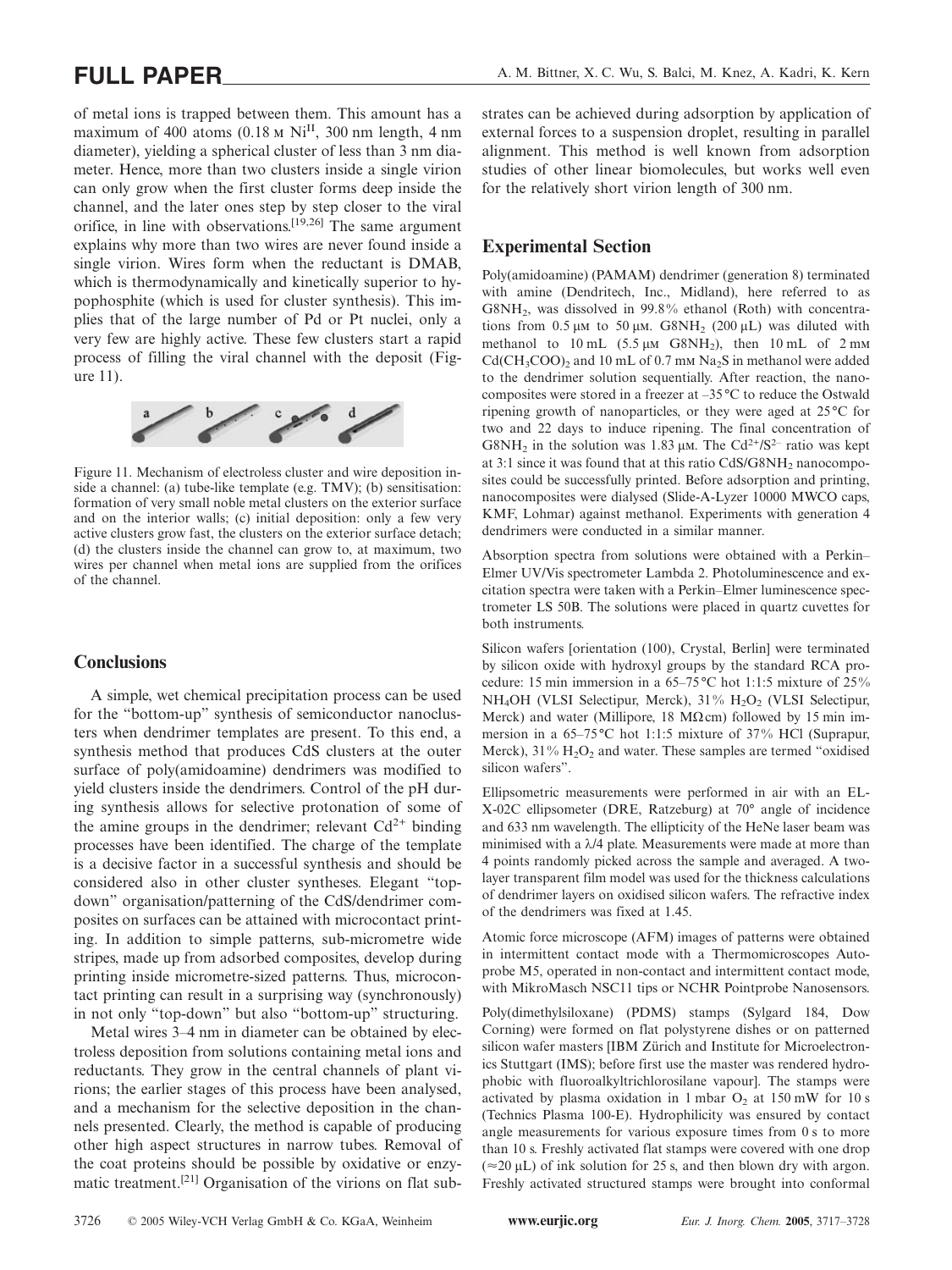contact with the inked flat stamp for 25 s, then peeled off and brought into conformal contact with freshly cleaned silicon wafers for 25 s, and finally peeled off from the substrates.

For the TMV alignment, freshly cleaved mica was treated for 5– 15 min with  $0.1-1$  M aqueous MgCl<sub>2</sub>. The surface was contacted with a droplet of TMV suspension  $(0.1 \text{ mg} \text{m} \text{L}^{-1})$ . After 1 min (known to be sufficient for strong adsorption) a strong stream of argon (7–8 bar, 5 mm orifice) was directed at about 65° to the surface normal to remove the supernatant. Alignment by laterally applied capillary forces was achieved as follows: A Formvar/carboncoated copper grid (300 or 400 mesh, SPI-Supplies) was dipped into ethanol (Roth Rotipuran) and air-dried. TMV suspension  $(20 \mu L, 10 \text{ mg} \text{m} \text{L}^{-1})$  was placed on the grid. After 2-3 min the solution was removed by placing filter paper on one side of the grid. TEM images were obtained with a Philips CM200 at 200 kV and − in this case after silver shadowing − in a Zeiss EM 10 at 60 kV.

TMV was metallised in the following way: First, a TMV suspension  $(0.1-0.2 \text{ mgmL}^{-1})$  was mixed with an equal volume of a 0.9 mm solution of  $Na<sub>2</sub>PdCl<sub>4</sub>$  or  $K<sub>2</sub>PtCl<sub>4</sub>$  (both p.a., Aldrich) in 1 M NaCl (p.a., Fluka), adjusted to pH  $5-6$  with 0.1  $\mu$  HCl. After an incubation time of 10 min, the suspension was centrifuged at 14000 rpm for 10 min and the supernatant carefully removed. The pellet was resuspended in water and centrifuged again for 10 min at 14000 rpm in order to remove remaining Pd or Pt. This washing procedure was applied 2–3 times. Ni was deposited from 0.18 Ni(CH<sub>3</sub>COO)<sub>2</sub>·4H<sub>2</sub>O (p.a., Fluka), 0.28 M lactic acid (85% in water, Fluka) and 34 mm DMAB (dimethylamine borane, p.a., Aldrich) in water. The pH was adjusted to  $6-7$  with 1  $\text{M}$  NaOH solution. TEM images were obtained with a Philips CM200 at 200 kV.

- [1] M. Möller, J. Spatz, *Curr. Opin. Colloid Interface Sci.* **1997**, *2*, 177–187.
- [2] C. M. Niemeyer, *Angew. Chem. Int. Ed.* **2001**, *40*, 4128–4158.
- [3] A. M. Bittner, *Naturwissenschaften* **2005**, *92*, 51–64.
- [4] M. Pileni, *Cryst. Res. Technol.* **1998**, *33*, 1155–1186.
- [5] H.-G. Boyen, K. Fauth, B. Stahl, P. Ziemann, G. Kästle, F. Weigl, F. Banhart, M. Hessler, G. Schütz, N. S. Gajbhiye, J. Ellrich, H. Hahn, M. Büttner, M. G. Garnier, P. Oelhafen, *Adv. Mater.* **2005**, *17*, 574–578.
- [6] X. C. Wu, A. M. Bittner, K. Kern, *J. Phys. Chem. B* **2005**, *109*, 230–239.
- [7] X. C. Wu, A. M. Bittner, K. Kern, *Adv. Mater.* **2004**, *16*, 413– 417.
- [8] M. Steigerwald, L. Brus, *Acc. Chem. Res.* **1990**, *23*, 183–188.
- [9] H. Nakao, M. Gad, S. Sugiyama, K. Otobe, T. Ohtani, *J. Am. Chem. Soc.* **2003**, *125*, 7162–7163.
- [10] Y. Sun, J. A. Rogers, *Nano Lett.* **2004**, *4*, 1953–1959.
- [11] E. Strable, J. M. Bulte, B. Moskowitz, K. Vivekanandan, M. Allen, T. Douglas, *Chem. Mater.* **2001**, *13*, 2201–2209.
- [12] M. Q. Zhao, R. M. Crooks, *Angew. Chem. Int. Ed.* **1999**, *38*, 364–366.
- [13] J. Zheng, M. S. Stevenson, R. S. Hikida, P. V. Van Patten, *J. Phys. Chem. B* **2002**, *106*, 1252–1255.
- [14] N. C. B. Tan, L. Balogh, S. F. Trevino, D. A. Tomalia, J. S. Lin, *Polymer* **1999**, *40*, 2537–2545.
- [15] B. I. Lemon, R. M. Crooks, *J. Am. Chem. Soc.* **2000**, *122*, 12886–12887.
- [16] J. J. J. M. Donners, R. Hoogenboom, A. P. H. J. Schenning, P. A. van Hal, R. J. M. Nolte, E. W. Meijer, N. A. J. Sommerdijk, *Langmuir* **2002**, *18*, 2571–2576.
- [17] K. Sooklal, L. H. Hanus, H. J. Ploehn, C. J. Murphy, *Adv. Mater.* **1998**, *10*, 1083–1087.
- [18] E. Braun, Y. Eichen, U. Sivan, G. Ben-Yoseph, *Nature* **1998**, *391*, 775–778.
- [19] M. Knez, M. Sumser, A. M. Bittner, C. Wege, H. Jeske, T. P. Martin, K. Kern, *Adv. Funct. Mater.* **2004**, *14*, 116–124.
- [20] C. E. Flynn, S.-W. Lee, B. R. Peelle, A. M. Belcher, *Acta Mater.* **2003**, *51*, 5867–5880.
- [21] M. Reches, E. Gazit, *Science* **2003**, *300*, 625–627.
- [22] S. Behrens, K. Rahn, W. Habicht, K.-J. Böhm, H. Rösner, E. Dinjus, E. Unger, *Adv. Mater.* **2002**, *14*, 1621–1625.
- [23] M. Mertig, R. Kirsch, W. Pompe, *Appl. Phys. A* **1998**, *66*, S723–S727.
- [24] T. Scheibel, R. Parthasarathy, G. Sawicki, X. M. Lin, H. Jaeger, S. L. Lindquist, *Proc. Natl. Acad. Sci. USA* **2003**, *100*, 4527– 4532.
- [25] J. Richter, M. Mertig, W. Pompe, I. Mönch, H. K. Schackert, *Appl. Phys. Lett.* **2001**, *78*, 536–538.
- [26] E. Dujardin, C. Peet, G. Stubbs, J. N. Culver, S. Mann, *Nano Lett.* **2003**, *3*, 413–417.
- [27] Q. Wang, T. Lin, L. Tang, J. E. Johnson, M. G. Finn, *Angew. Chem. Int. Ed.* **2002**, *41*, 477–480.
- [28] M. Knez, A. M. Bittner, F. Boes, C. Wege, H. Jeske, E. Maiß, K. Kern, *Nano Lett.* **2003**, *3*, 1079–1082.
- [29] Z. Deng, C. Mao, *Nano Lett.* **2003**, *3*, 1545–1548.
- [30] H. Nakao, H. Shiigi, Y. Yamamoto, S. Tokonami, T. Nagaoka, S. Sugiyama, T. Ohtani, *Nano Lett.* **2003**, *3*, 1391–1394.
- [31] R. C. van Duivenbode, M. Borkovec, G. J. M. Koper, *Polymer* **1998**, *39*, 2657–2664.
- [32] L. Balogh, R. Valluzzi, K. S. Laverdure, S. P. Gido, G. L. Hagnauer, D. A. Tomalia, *J. Nanopart. Res.* **1999**, *1*, 353–368.
- [33] F. Gröhn, B. J. Bauer, Y. A. Akpalu, C. L. Jackson, E. J. Amis, *Macromolecules* **2000**, *33*, 6042–6050.
- [34] S. V. Gaponenko, *Optical Properties of Semiconductor Nanocrystals*, Cambridge University Press, **1998**, p. 53.
- [35] L. Balogh, D. A. Tomalia, *J. Am. Chem. Soc.* **1998**, *120*, 7355– 7356.
- [36] M. Q. Zhao, R. M. Crooks, *J. Am. Chem. Soc.* **1998**, *120*, 4877– 4878.
- [37] G. J. M. Koper, M. H. P. van Genderen, C. Elissen-Roman, M. W. P. L. Baars, E. W. Meijer, M. Borkovec, *J. Am. Chem. Soc.* **1997**, *119*, 6512–6521.
- [38] G. G. Guilbault, S. M. Billedeau, *J. Inorg. Nucl. Chem.* **1972**, *34*, 1167.
- [39] M. F. Ottaviani, F. Montalti, N. J. Turro, D. A. Tomalia, *J. Phys. Chem. B* **1997**, *101*, 158–166.
- [40] E. Delamarche, H. Schmid, A. Bietsch, N. B. Larsen, H. Rothuizen, B. Michel, H. Biebuyck, *J. Phys. Chem. B* **1998**, *102*, 3324–3334.
- [41] K. Kuhnke, D. M. P. Hoffmann, X. C. Wu, A. M. Bittner, K. Kern, *Appl. Phys. Lett.* **2003**, *83*, 3830–3832.
- [42] N. Lu, X. Chen, D. Molenda, A. Naber, H. Fuchs, D. V. Talapin, H. Weller, J. Müller, J. M. Lupton, J. Feldmann, A. L. Rogach, L. F. Chi, *Nano Lett.* **2004**, *4*, 885–888.
- [43] A. M. Bittner, X. C. Wu, K. Kern, *Adv. Funct. Mater.* **2002**, *12*, 432–436.
- [44] J. Li, L. T. Piehler, J. R. Baker, D. A. Tomalia, *Langmuir* **2000**, *16*, 5613–5616.
- [45] V. V. Tsukruk, F. Rinderspacher, V. N. Bliznyuk, *Langmuir* **1997**, *13*, 2171–2176.
- [46] X. C. Wu, A. M. Bittner, K. Kern, *Langmuir* **2002**, *18*, 4984– 4988.
- [47] Y. Xia, D. Qin, Y. Yin, *Curr. Opin. Colloid Interface Sci.* **2001**, *6*, 54–64.
- [48] K. J. Stine, C. M. Knobler, *Phys. Rev. Lett.* **1990**, *65*, 1004– 1007.
- [49] D. K. Schwartz, J. Ruiz-Garcia, X. Qiu, J. V. Selinger, C. M. Knobler, *Physica A* **1994**, *204*, 606–615.
- [50] H. Choi, X. Yang, G. W. Mitchell, C. P. Collier, F. Wudl, J. R. Heath, *J. Phys. Chem. B* **2002**, *106*, 1833–1839.
- [51] M. Gleiche, L. F. Chi, H. Fuchs, *Nature* **2000**, *403*, 173–175.
- [52] N. Bowden, W. T. S. Huck, K. E. Paul, G. Whitesides, *Appl. Phys. Lett.* **1999**, *75*, 2557–2559.
- [53] M. Zaitlin, *AAB Descriptions of Plant Viruses* **2000**, *370*, 8.

*Eur. J. Inorg. Chem.* **2005**, 3717–3728 **www.eurjic.org** © 2005 Wiley-VCH Verlag GmbH & Co. KGaA, Weinheim 3727